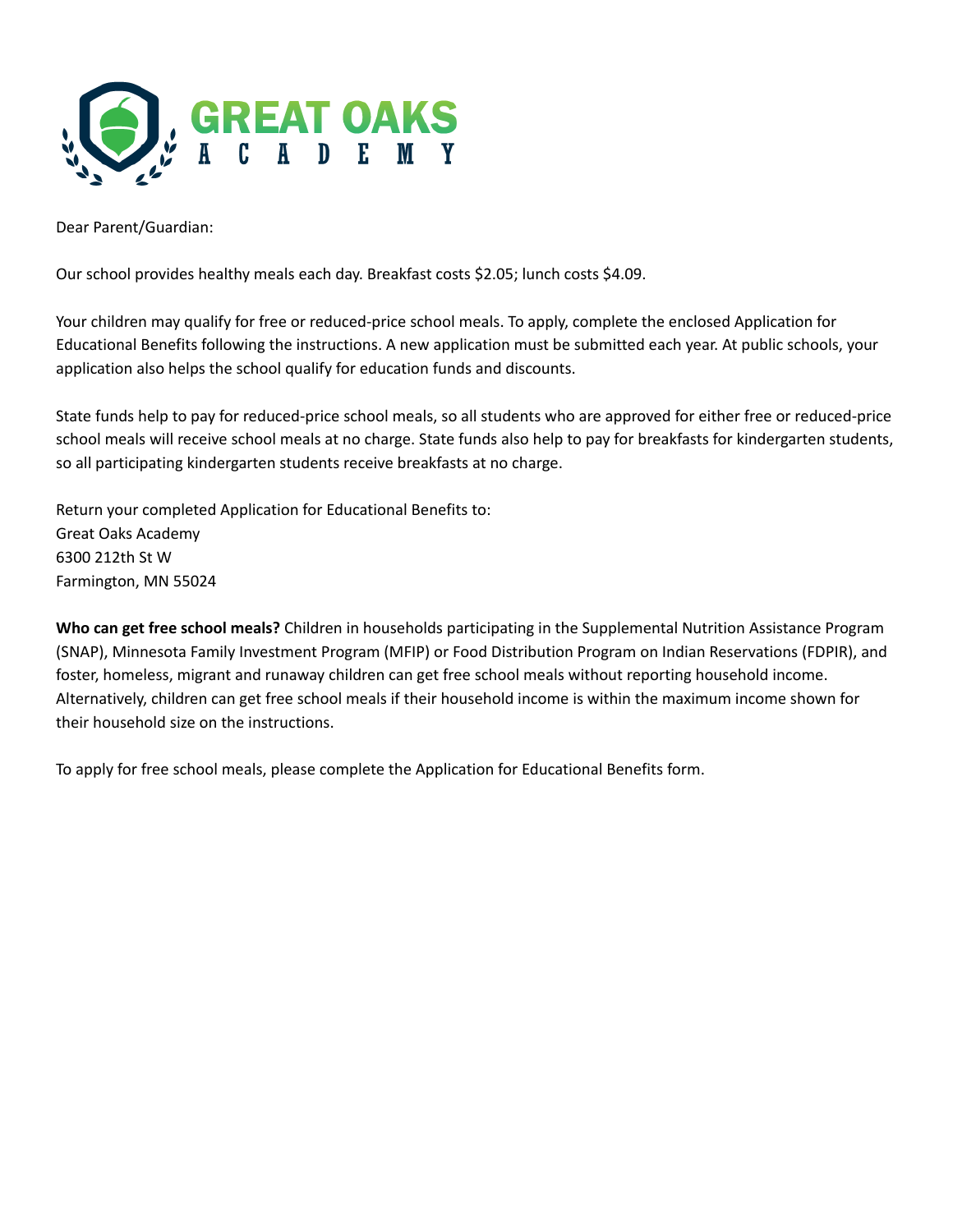## **COMMON QUESTIONS:**

**I get WIC or Medical Assistance. Can my children get free school meals?** Children in households participating in WIC or Medical Assistance do not automatically qualify for free meals. Children may be eligible for free or reduced-price school meals depending on other household financial information. Please fill out an application.

**Who should I include as household members?** Include yourself and all other people living in the household, related or not (such as grandparents, other relatives, or friends).

**May I apply if someone in my household is not a U.S. citizen?** Yes. You or your children do not have to be U.S. citizens for your children to qualify for free or reduced-price school meals.

**What if my income is not always the same?** List the amount that you normally get. If you normally get overtime, include it, but not if you get overtime only sometimes. For seasonal work, write in the total annual income.

**Will the income information or case number I give be checked?** It may be. We may also ask you to send written proof.

**How will the information be kept?** Information you provide on the form, and your child's approval for meal benefits, will be protected as private data. For more information see the back page of the Application for Educational Benefits.

**If I don't qualify now, may I apply later?** Yes. Please complete an application at any time if your income goes down, your household size goes up, or you start getting SNAP, MFIP or FDPIR benefits.

Please provide the information requested about children's racial identity and ethnicity, which helps to make sure we are fully serving our community. This information is not required for approval of school meal benefits.

If you have other questions or need help, call our office at 651-615-0499.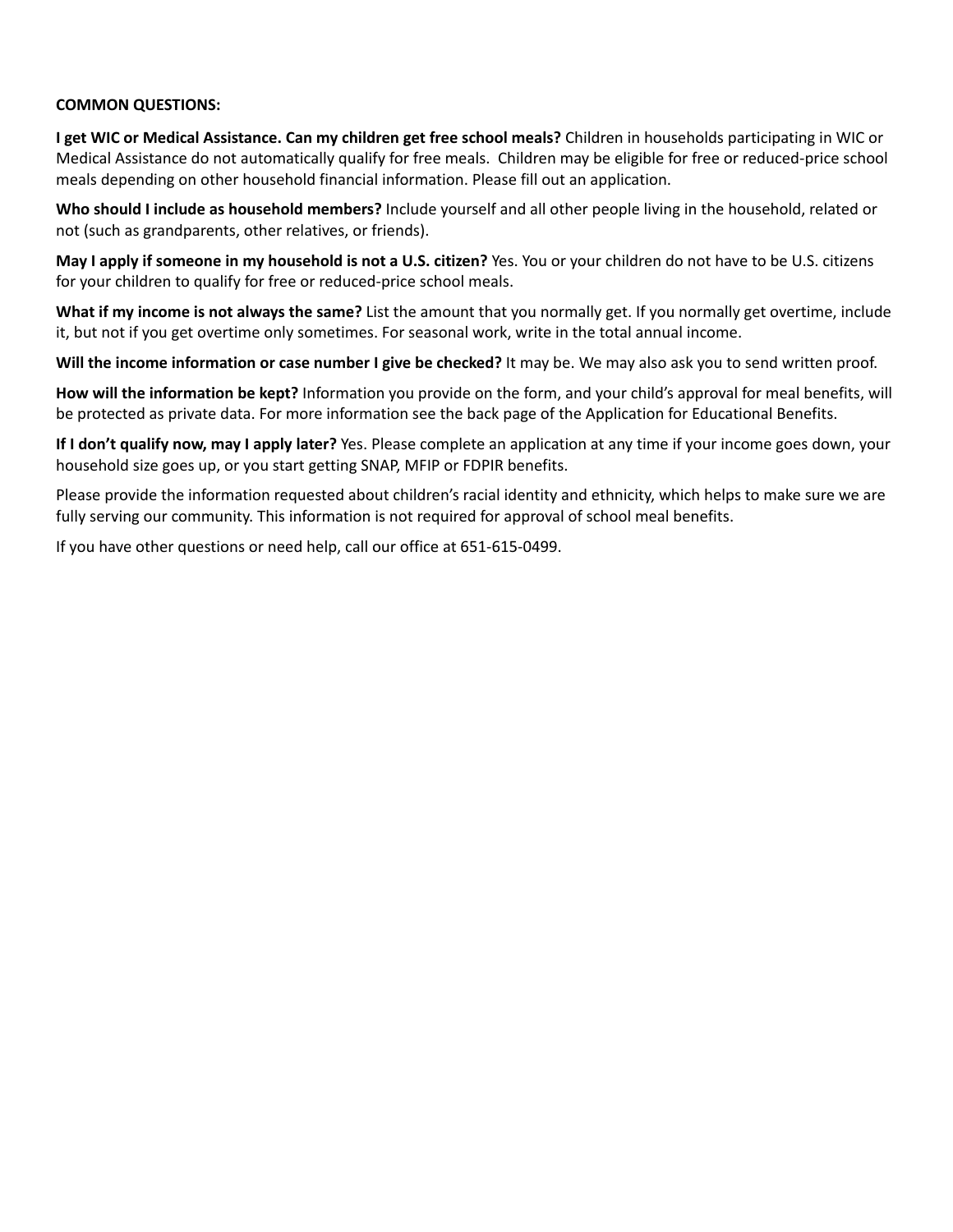## **How to Complete the Application for Educational Benefits**

Complete the Application for Educational Benefits form for school year 2019-20 if any of the following applies to your household:

- Any household member currently participates in the Minnesota Family Investment Program (MFIP), or the Supplemental Nutrition Assistance Program (SNAP), or the Food Distribution Program on Indian Reservations (FDPIR) or
- The household includes one or more foster children (a welfare agency or court has legal responsibility for the child) or
- The total income of household members is within the guidelines shown below (**gross earnings before deductions**, not take-home pay). Do not include as income: foster care payments, federal education benefits, MFIP payments, or value of assistance received from SNAP, WIC, or FDPIR. Military: Do not include combat pay or assistance from the Military Privatized Housing Initiative. The income guidelines are effective from July 1, 2019 through June 30, 2020.

| <b>Household size</b>             | \$ Per Year | \$ Per Month | \$ Twice Per<br><b>Month</b> | \$ Per 2 Weeks | \$ Per Week |
|-----------------------------------|-------------|--------------|------------------------------|----------------|-------------|
|                                   | 23,107      | 1,926        | 963                          | 889            | 445         |
|                                   | 31,284      | 2,607        | 1,304                        | 1,204          | 602         |
| 3                                 | 39,461      | 3,289        | 1,645                        | 1,518          | 759         |
| 4                                 | 47,638      | 3,970        | 1,985                        | 1,833          | 917         |
|                                   | 55,815      | 4,652        | 2,326                        | 2,147          | 1,074       |
| 6                                 | 63,992      | 5,333        | 2,667                        | 2,462          | 1,231       |
|                                   | 72,169      | 6,015        | 3,008                        | 2,776          | 1,388       |
| 8                                 | 80,346      | 6,696        | 3,348                        | 3,091          | 1,546       |
| Add for each<br>additional person | 8,177       | 682          | 341                          | 315            | 158         |

### **Maximum Total Income**

## **Step 1: Children**

List all infants and children in the household, their school and grade if applicable, and birthdate. Attach an additional page if needed to list all children. Check the box if a child is in foster care (a welfare agency or court has legal responsibility for the child).

## **Step 2: Case Number**

If any household member currently participates in SNAP, MFIP or FDPIR, write in the case number and then go to Step 4. If you do not participate in any of these programs, leave Step 2 blank and continue on to Step 3.

## **Step 3: Adult and Child Incomes / Last 4 Digits of Social Security Number**

- **● Child Income**. If any children in the household have regular income, such as SSI or part-time jobs, list the total amount of regular incomes received by all children, and check the box for the frequency: weekly, bi-weekly, twice a month, or monthly. Do not include occasional earnings like babysitting or lawn mowing.
- **● Adult income.** Report the names of adult household members and income earned in this section.
	- List all adults living in the household not listed in Step 1, whether related or not, such as grandparents, relatives, or friends.
	- **Gross Earnings from Work**. For each income, check the box to show how often the income is received: weekly, bi-week, twice per month, or monthly.
	- List gross incomes before deductions, not take-home pay. Do not list an hourly wage rate. For adults with no income to report, enter a '0' or leave the section blank. For seasonal work, write in the total annual income.
	- **Self-employment or Farm Income.** List the net income per month or year after business expenses. A loss from farm or self-employment must be listed as 0 income and does not reduce other income.
	- **All Other Gross Income**. List gross incomes before deductions from any other sources, such as SSI, unemployment, child support, public assistance, social security, rental income or annuities.
- **● Social Security Number/Total Household Members.** An adult household member must provide the last four digits of their Social Security number or check the box if they do not have a Social Security number. The total household members is reported.

**Step 4: Signature and Contact Information** An adult household member must sign the form. If you do not want your information to be shared with Minnesota Health Care Programs, check the "Don't share" box in Step 4.

**Optional:** Please provide the information on ethnicity and race that is requested on the second page of the form. This information is not required and does not affect approval for school meal benefits. The information helps to ensure we are meeting civil rights requirements and fully serving our community.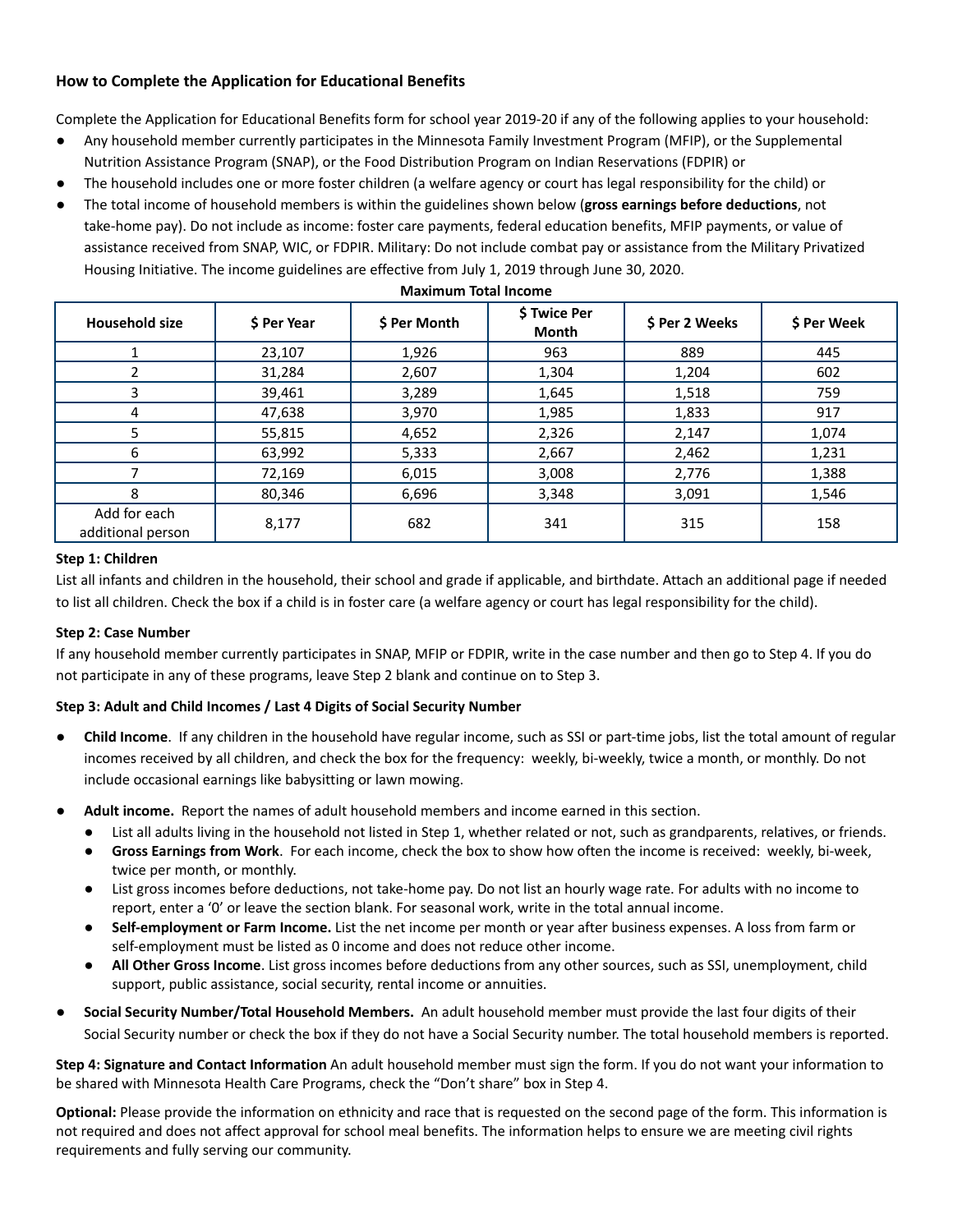# **DEPARTMENT** OF EDUCATION

# **2022-23 Application for Educational Benefits**

Complete one application per household. Please use pen (not a pencil).

STEP 1: List ALL Household Members who are infants, children, and students up to and including grade 12 (if more spaces are required for additional names, attach another sheet of paper).

Definition: A Household Member is "Anyone living with you and shares income and expenses, even if not related." Children in Foster care are eligible for free meals. Read How to Complete the Application for Educational *Benefits* for more information.

| <b>Child's First Name</b> | MI | Child's Last name | School | Grade | <b>Birthdate</b> | Foster Child ( $\sqrt{}$ ) |
|---------------------------|----|-------------------|--------|-------|------------------|----------------------------|
|                           |    |                   |        |       |                  |                            |
|                           |    |                   |        |       |                  |                            |
|                           |    |                   |        |       |                  |                            |
|                           |    |                   |        |       |                  |                            |
|                           |    |                   |        |       |                  |                            |

then go to STEP 4 (Do not complete STEP 3) **If NO** > Go to STEP 3.

**STEP 2:** Do Any Household Members (including you) currently participate in one or more of the following assistance programs: SNAP, MFIP or FDPIR? Medical assistance **does not** qualify.<br>**If NO** S Ga to STEP 3

| <b>IT TES</b> PLITTER SIVAR, IVILIP OF FORM CASE INDITIVER                                              |     |            |          |      |  |  |  |  |  |
|---------------------------------------------------------------------------------------------------------|-----|------------|----------|------|--|--|--|--|--|
| <b>STEP 3:</b> Report Income for ALL Household Members (Skip this step if you answered 'Yes' to STEP 2) |     |            |          |      |  |  |  |  |  |
| Child Income                                                                                            | Wee | Bi-we<br>е | 2x<br>MI | Mont |  |  |  |  |  |
|                                                                                                         |     |            |          |      |  |  |  |  |  |

#### **A. Child Income**

Sometimes children in the household earn or receive income. Please include the TOTAL income received by all children listed in STEP 1.

B. All Adult Household Members (including yourself). For each Household Member listed, if they do receive income, report total gross income only. If they do not receive income from any source, write 'O' or leave any fields blank. You are certifying (promising) that there is no income to report.

Not sure what income to include here? Flip the page and review "Sources of Income" for information. "Sources of Income" will help you with the Child Income section and All Adult Household Members section.

| Name of Adult Household Members<br>(First and Last)<br>List all Household members not listed in STEP 1 (including<br>yourself) even if they do not receive income. Include children<br>who are temporarily away at school or in college. | W | B<br>W<br>e<br>e | $\lambda$<br>м<br>$\circ$ | M | <b>Gross earnings from</b><br>Work<br>Report income before<br>deductions or taxes, for<br>each source in whole<br>dollars (no cents). | м<br>οI<br>nl<br>h I     | $\epsilon$ | Net income from<br>Self-Employment | ١٨<br>e<br>e | B<br>W<br>e<br>e |  | All Other Gross Income<br>such as SSI,<br>Unemployment, Public<br>Assistance, Child<br>Support, and others on<br>Page 2 |
|------------------------------------------------------------------------------------------------------------------------------------------------------------------------------------------------------------------------------------------|---|------------------|---------------------------|---|---------------------------------------------------------------------------------------------------------------------------------------|--------------------------|------------|------------------------------------|--------------|------------------|--|-------------------------------------------------------------------------------------------------------------------------|
|                                                                                                                                                                                                                                          |   |                  |                           |   |                                                                                                                                       |                          |            |                                    |              |                  |  |                                                                                                                         |
|                                                                                                                                                                                                                                          |   |                  |                           |   |                                                                                                                                       |                          |            |                                    |              |                  |  |                                                                                                                         |
|                                                                                                                                                                                                                                          |   |                  |                           |   |                                                                                                                                       |                          |            |                                    |              |                  |  |                                                                                                                         |
|                                                                                                                                                                                                                                          |   |                  |                           |   |                                                                                                                                       | $\overline{\phantom{0}}$ |            |                                    |              |                  |  |                                                                                                                         |

C. Last Four Digits of Social Security Number (SSN) of Primary Wage Earner or Other Adult Household Member XXX-XX-<br>
Check if no SSN: □ Total Household Members (Children and Adults) \_

STEP 4: Contact information and adult signature. Mail or return completed form to: (School/District Information)

"I certify (promise) that all information on this application is true and that all income is reported. I understand that this information is give in connection with the receipt of Federal funds, and that school officials m (check) the information. I am aware that if I purposely give false information, my children may lose meal benefits, and I may be prosecuted under applicable State and Federal laws."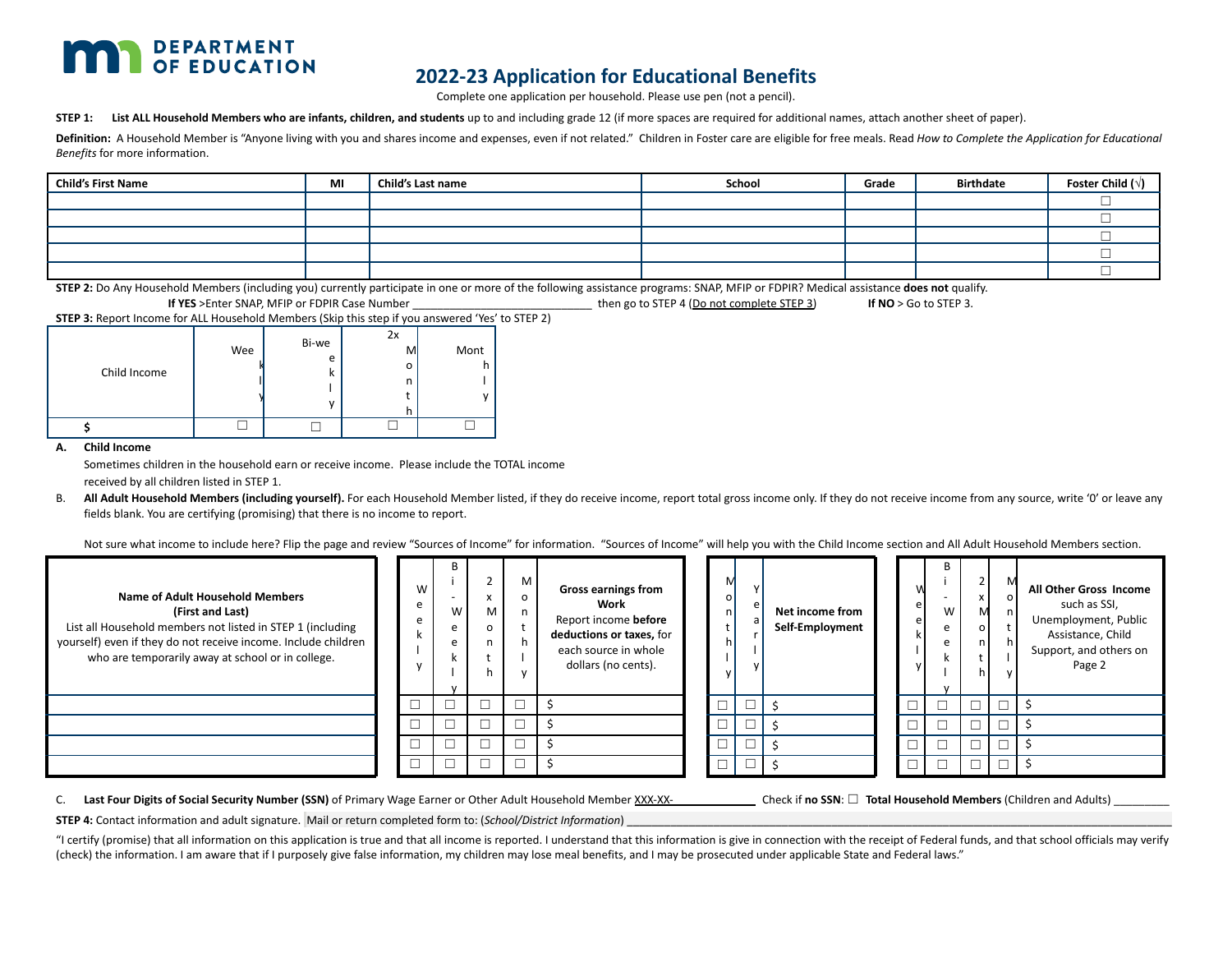| All Total Income<br>(Include child and<br>adult income) | W<br>e<br>e<br>k<br>ш<br>y | B<br>i<br>$\overline{\phantom{a}}$<br>W<br>e<br>e<br>k<br>ı<br>y | $\overline{2}$<br>x<br>M<br>$\Omega$<br>n<br>t<br>h | M<br>$\circ$<br>n<br>t<br>h<br>y | $\overline{A}$<br>n<br>n<br>u<br>a<br>i<br>Z<br>e | Household<br>Size | $\mathsf C$<br>a<br>t<br>e<br>g<br>$\circ$<br>r<br>i.<br>c<br>a<br>ı<br>E<br>li<br>g<br>b<br>il<br>t<br>y | F<br>r<br>e<br>e | $\mathsf{R}$<br>e<br>d<br>u<br>$\mathsf{C}$<br>e<br>d | D<br>e<br>n<br>i<br>e<br>d |  |
|---------------------------------------------------------|----------------------------|------------------------------------------------------------------|-----------------------------------------------------|----------------------------------|---------------------------------------------------|-------------------|-----------------------------------------------------------------------------------------------------------|------------------|-------------------------------------------------------|----------------------------|--|
| \$                                                      |                            |                                                                  |                                                     |                                  |                                                   |                   |                                                                                                           |                  |                                                       |                            |  |

☐ I have checked this box if I *do not* want my information shared with

Minnesota Health Care Programs as allowed by state law. <br>
Do not fill out: For School Use Only

| Printed name of adult signing form  |      |               |     |
|-------------------------------------|------|---------------|-----|
| Street Address (if available)       | Apt# | City          | Zip |
| <b>Signature of Household Adult</b> |      | Daytime Phone |     |

Annual Income Conversion: Weekly x 52 Bi-Weekly x 26 Twice a Month x 24 Monthly x 12

 $\Box$  Selected for Verification – attach Verification Tracker

**Determining Official's Signature <b>Signature** Date Confirming Official's Signature Date Date Confirming Official's Signature Date

## **INSTRUCTIONS: Sources of Income**

#### **Sources of Income for Children Sources of Income for Adults**

| Sources of Child Income                                                                                                                                                                   | Examples                                                                                                                                                                                                                                                                                                                                                                                                                  | Earnings from Work                                                                                                                                                                                                                                                                                                                | Public Assistance / Alimony<br>/ Child Support                                                                                                                                                                             | All Other Income                                                                                                                                                                            |
|-------------------------------------------------------------------------------------------------------------------------------------------------------------------------------------------|---------------------------------------------------------------------------------------------------------------------------------------------------------------------------------------------------------------------------------------------------------------------------------------------------------------------------------------------------------------------------------------------------------------------------|-----------------------------------------------------------------------------------------------------------------------------------------------------------------------------------------------------------------------------------------------------------------------------------------------------------------------------------|----------------------------------------------------------------------------------------------------------------------------------------------------------------------------------------------------------------------------|---------------------------------------------------------------------------------------------------------------------------------------------------------------------------------------------|
| Earnings from work<br>• Social Security<br><b>Disability Payments</b><br>а.<br>Survivor's Benefits<br>b.<br>Income from person outside<br>the household<br>• Income from any other source | A child has a regular full or part-time job where they<br>earn a salary or wages<br>A child is blind or disabled and receives Social<br>Security<br>A Parent is disabled, retired, or deceased, and their<br>child receives Social Security benefits<br>A friend or extended family member regularly gives a<br>child spending money<br>A child receives regular income from a private<br>pension fund, annuity, or trust | Salary, wages, cash bonuses (before<br>deductions or taxes)<br>Net income from self-employment<br>(farm or business)<br>If you are in the U.S. Military:<br>Basic pay and cash bonuses (do<br>a.<br>NOT include combat pay, FSSA<br>or privatized housing<br>allowances)<br>Allowances for off-base<br>housing, food and clothing | Cash Assistance from State or<br>local government<br>Supplemental Security Income<br>Unemployment benefits<br>Worker's compensation<br>Alimony payments<br>Child support payments<br>Veteran's benefits<br>Strike benefits | Social Security<br>Disability benefits<br>Regular income from<br>trusts or estates<br>Annuities<br>Investment income<br>Rental income<br>Regular cash payments<br>from outside<br>household |

### **OPTIONAL: Children's Racial and Ethnic Identities**

We are required to ask for information about your children's race and ethnicity. This information is important and helps to make sure we are fully serving our community. Responding to this section is optional and does not affect your children's eligibility for free or reduced price meals.

**Ethnicity (check one):** ☐ Hispanic or Latino ☐ Not Hispanic or Latino

**Race (check one or more)**: ☐ American Indian or Alaskan Native ☐ Asian ☐ Black or African American ☐ Native Hawaiian or Other Pacific Islander ☐ White

The Richard B. Russell National School Lunch Act requires the information on this application. You do not have to give the information, but if you do not, we cannot approve your child for free or reduced price meals. You m include the last four digits of the social security number of the adult household member who signs the application. The last four digits of the social security number is not required when you apply on behalf of a foster ch